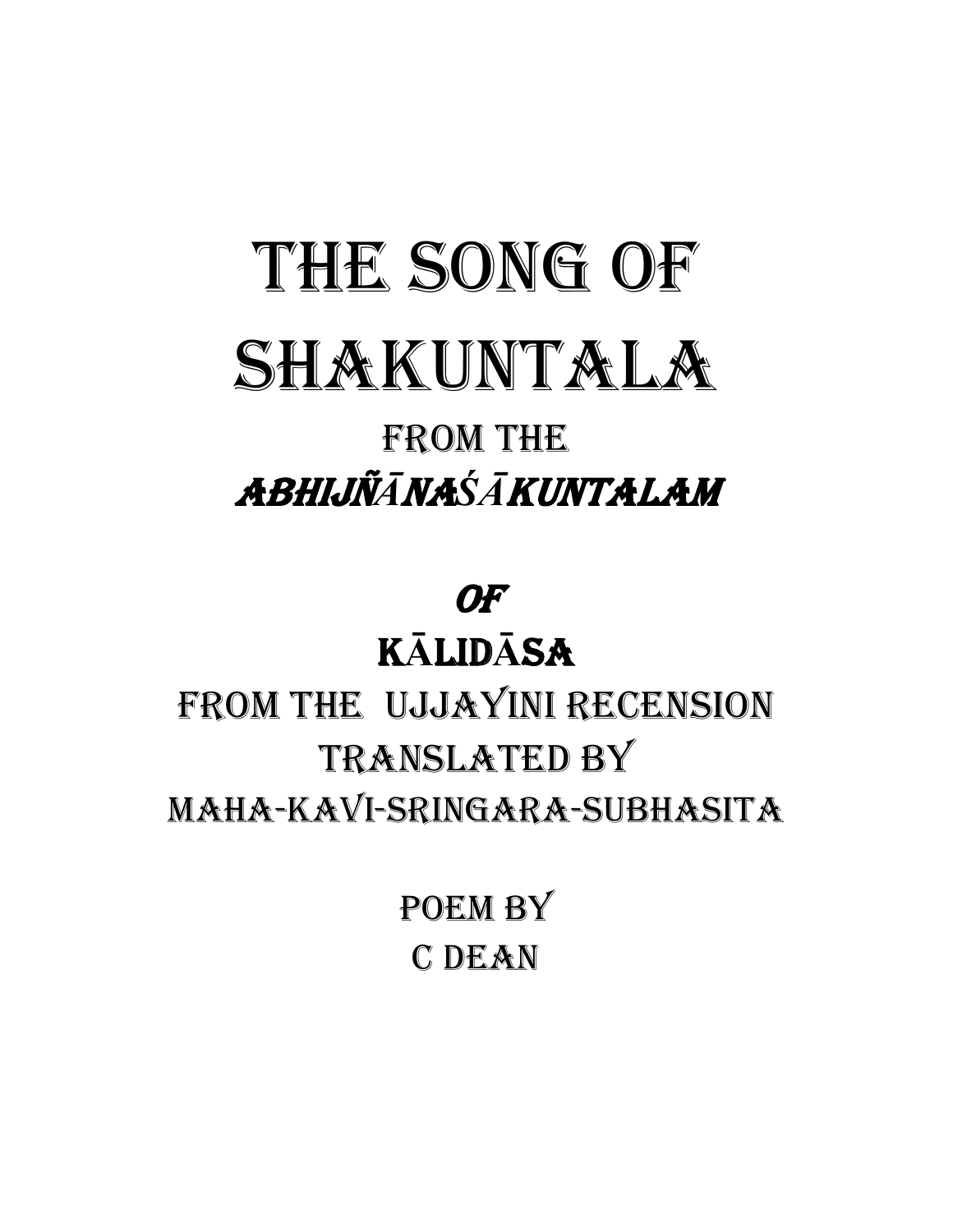# THE SONG OF SHAKUNTALA

### FROM THE ABHIJÑ*Ā*NA*ŚĀ*KUNTALAM

### OF K**Ā**LID**Ā**SA

### FROM THE UJJAYINI RECENSION TRANSLATED BY MAHA-KAVI-SRINGARA-SUBHASITA

#### POEM BY C DEAN

List of **free** Erotic Poetry Books by Gamahucher Press by colin leslie dean Australia's leading erotic poet free for download

[http://www.scribd.com/doc/35520015/List-of-Erotic-Poetry-Books-by-Gamahucher-](http://www.scribd.com/doc/35520015/List-of-Erotic-Poetry-Books-by-Gamahucher-Press)[Press](http://www.scribd.com/doc/35520015/List-of-Erotic-Poetry-Books-by-Gamahucher-Press)

#### **Gamahucher press geelong west Victoria Australia 2013**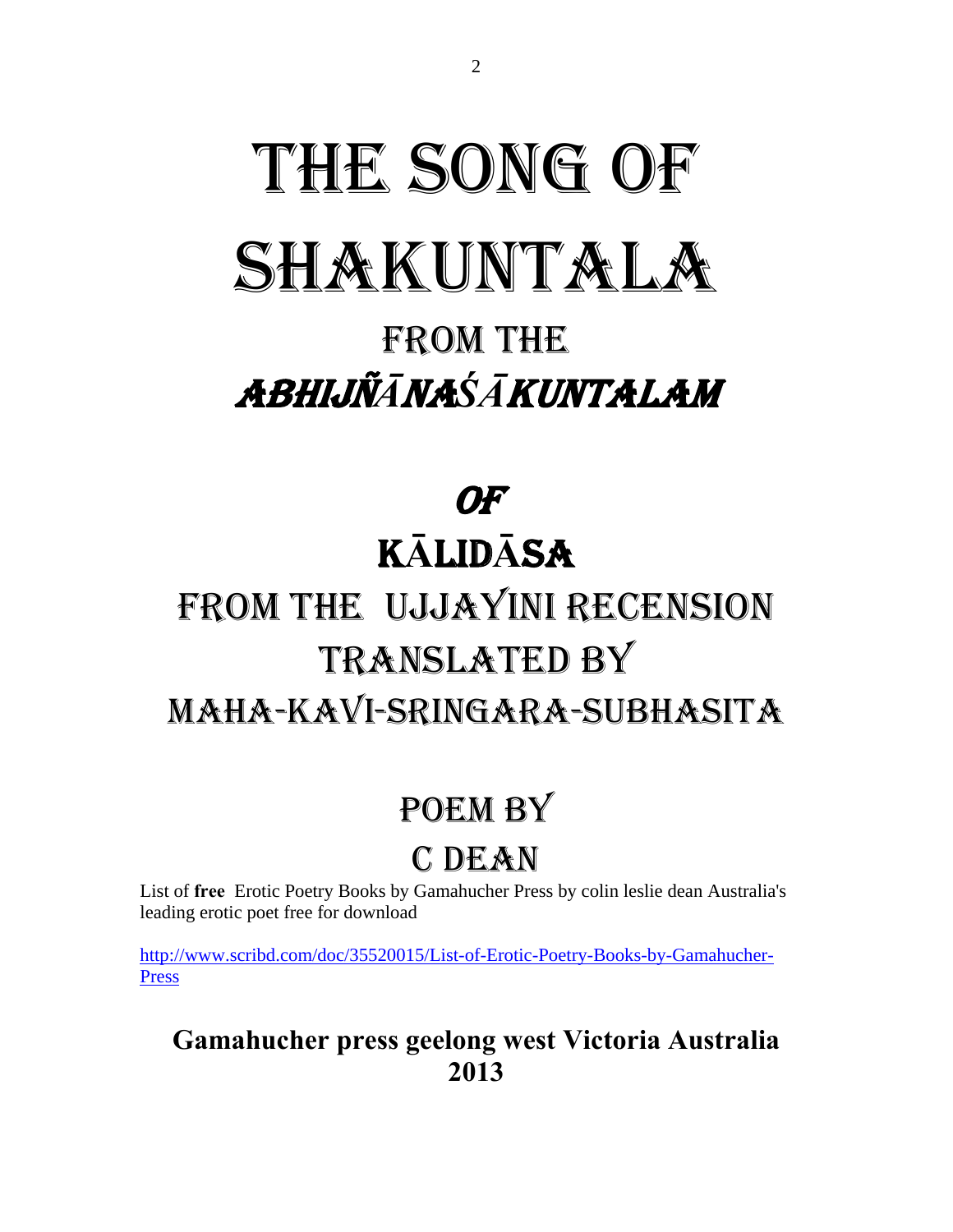#### **TRANSLATORS FORWAD**

**The Ujjayini recension is a marvelous example of Kālidāsa's art though there are reminisces of his work Rtusamharam in his Shakuntala what is remarkable about Shakuntala's song is the vivid contrasts Kālidāsa creates in this song. We have the intense emotional subjectivity of Shakuntala's outpourings contrasted with the stark objectivity of the descriptions of the environment. Also these juxtapositions contrast different styles: one lyric the other almost prose. Now while there are contrasts in the two different styles within Shakuntala's song there is nevertheless harmony and mutual supporting of each style to give a unified picture of Skauntala's emotional state. The bleak heat burnt landscape is a metaphor for Shakuntala's inner state ie heated with passions fires and devastated by her separation The heat destroyed world of pain and misery is a metaphor for Shakuntala's own inner world The whole song is one long conceit contrived and executed with outstanding mastery surpassed only by the great sringara poet Ganjadeen** 

3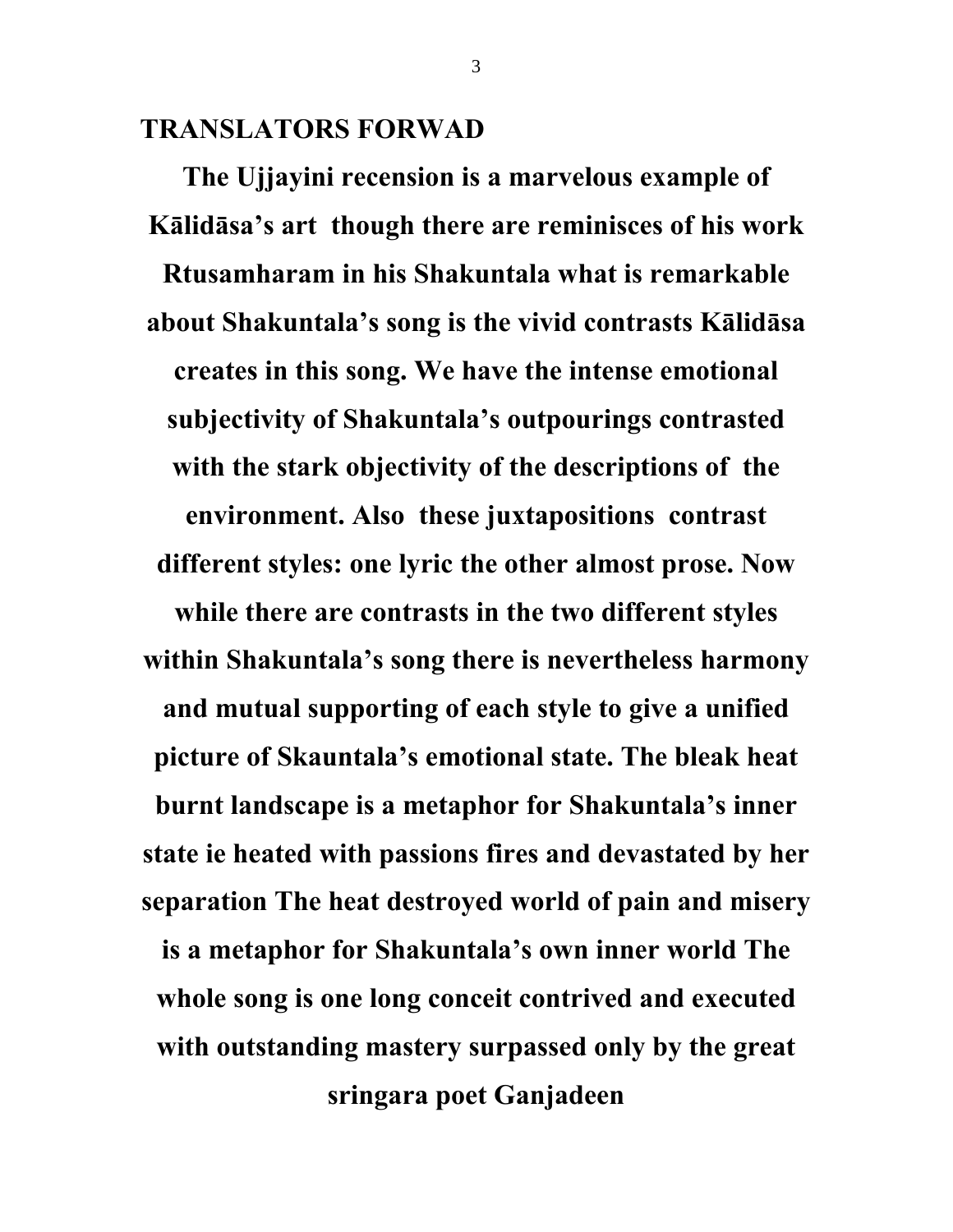#### **PREFACE**

**Separation is sad sorrow No today No tomorrow The present an empty hollow Only past in which we wallow The inside becomes the outside Desolate within desolate the without The inner world mirrored in the outer The subjective becomes the objective In loves longing we waste away Only sadness never gay The present an empty hollow No tomorrow No today Separation is sad sorrow**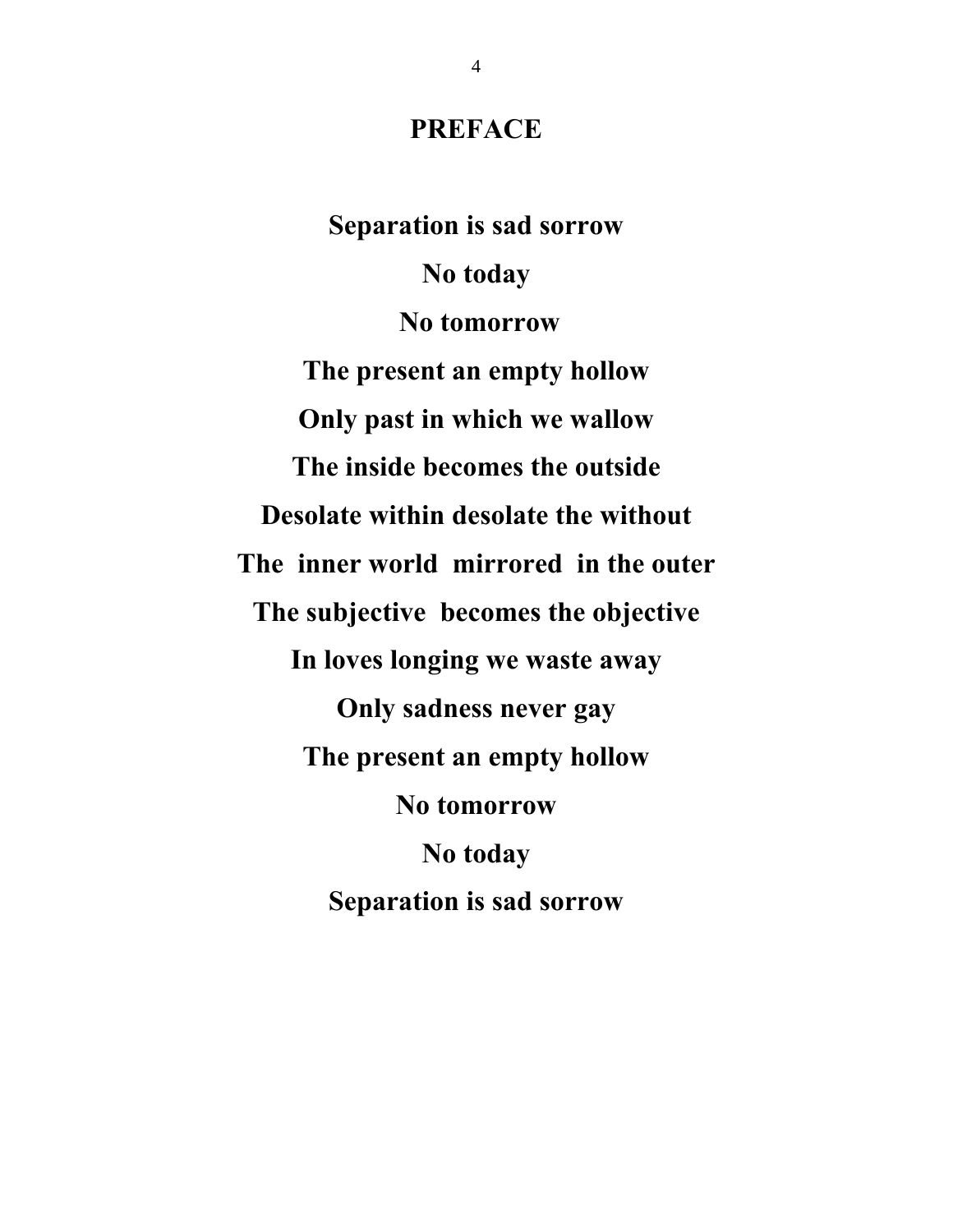On the bank of the Malini river in blazing noonday sun Lady Shakuntala with her friends took refuge amongst perfumed bowers and twinning vines as vultures speckled the trees like myriad leaves<sup>[1](#page-4-0)</sup>

Dear friends through my head runs a melodic song for King Dushyanta for whom I long Oh dear friends listen to my song<sup>[2](#page-4-1)</sup> to tell me if my words are well chosen to express my feeling for whom I long

 $\overline{a}$ 

<span id="page-4-0"></span><sup>&</sup>lt;sup>1</sup> The vultures as mentioned in the Bengali texts used ny Kisari Mohan Ganguli translation of "The Mahabharata" were there to protect Shakuntals as a baby left by Menaka on the banks of the Malini Adi Parva section LXX11.p154 The Mahabharata" trans Kisari Mohan Ganguli, Munshiram Manoharlal Publishers ,New Delhi India 1997

<span id="page-4-1"></span> $2^2$  This song sequence is the most important difference between the Ujjayini recension and the Bengal (East Indian) recension. In the later Shakuntal's song is only five lines Shak : act 3. 19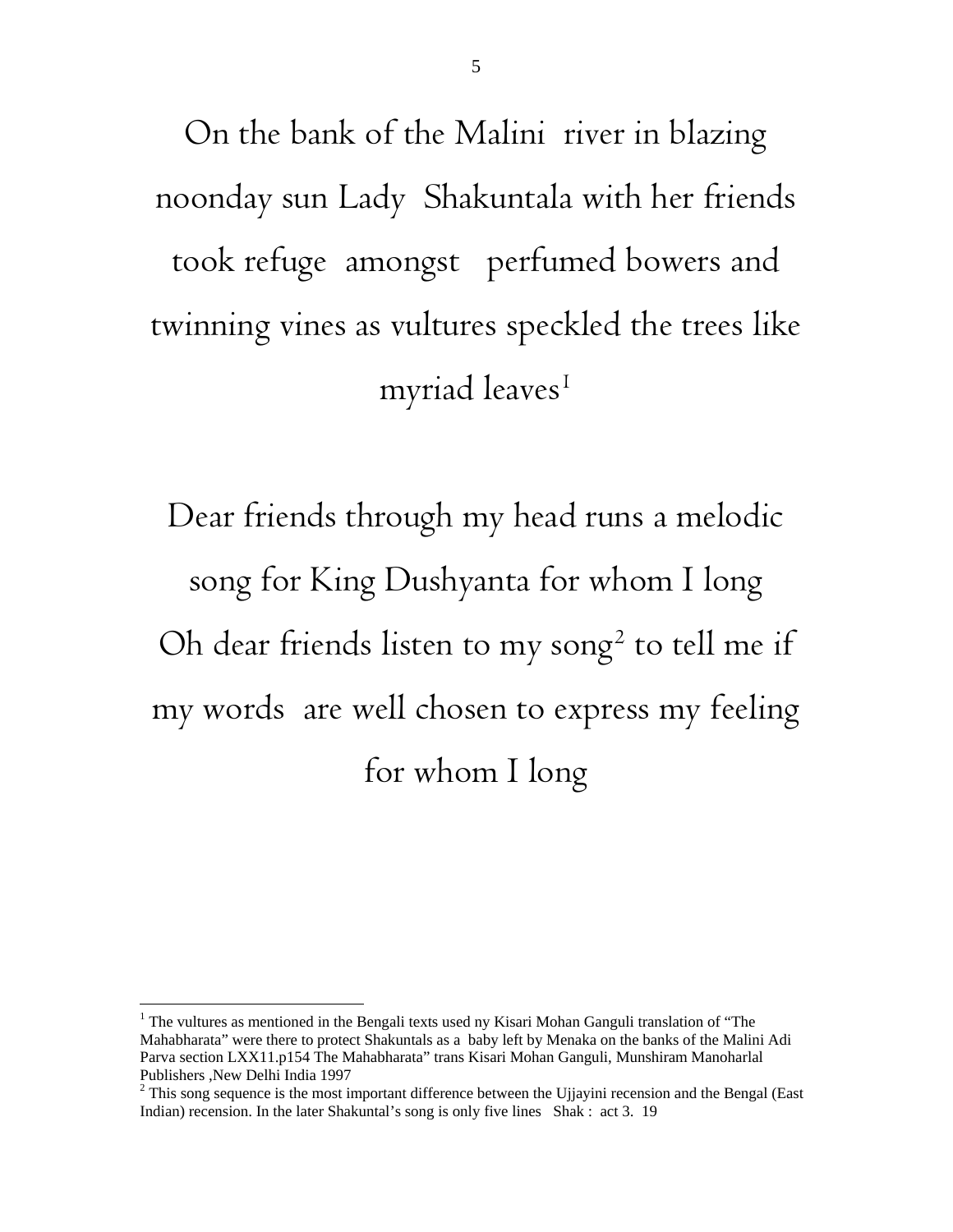My nights and days are long for the one I long oh thou heartless one haunted with love my nights and days are long oh thou heartless one my body yearns for thee for thee the one I do not see thy heart I do not know

so

my nights and days are long for the one I long oh thou heartless one the heated sighs from my lips wither the trees leaves leaves me forlorn my heart greaves breasts heaves my soul out breathes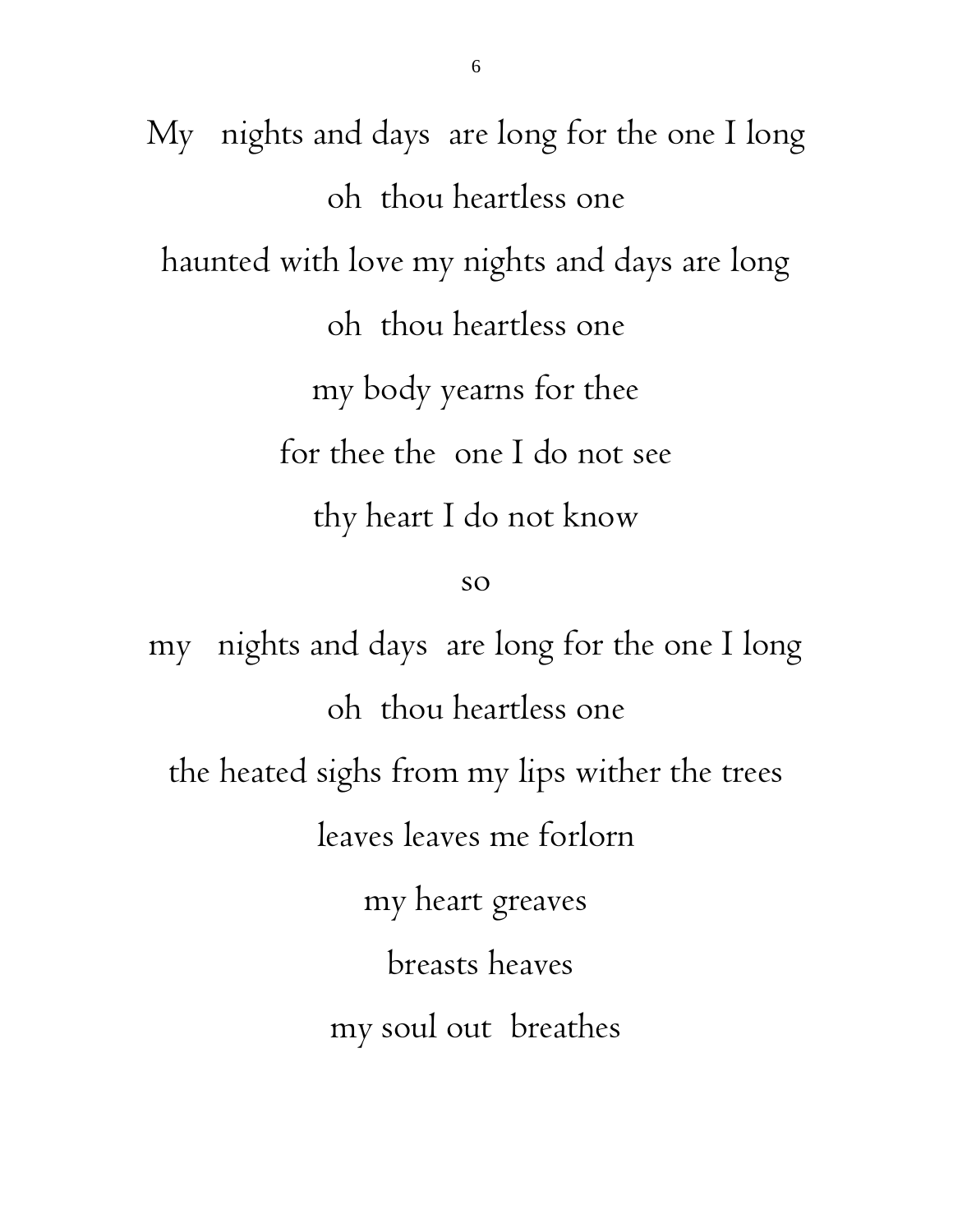the heated sighs from my lips wither the trees leaves me forlorn scorches the bodies of lions wild bulls shrivels the grasses the heat the air fulls panting in trees thirsty bulbuls the heated sighs from my lips wither the trees leaves leaves me forlorn lakes dry in the sizzling heat heat hazes shimmer o'er ground round buffaloes feet tongues hanging lips frothing animal herds burn in the heat oh heartless one raging fires burn due to the heated desires of my sighs oh heartless one come to me and save the world from my sighs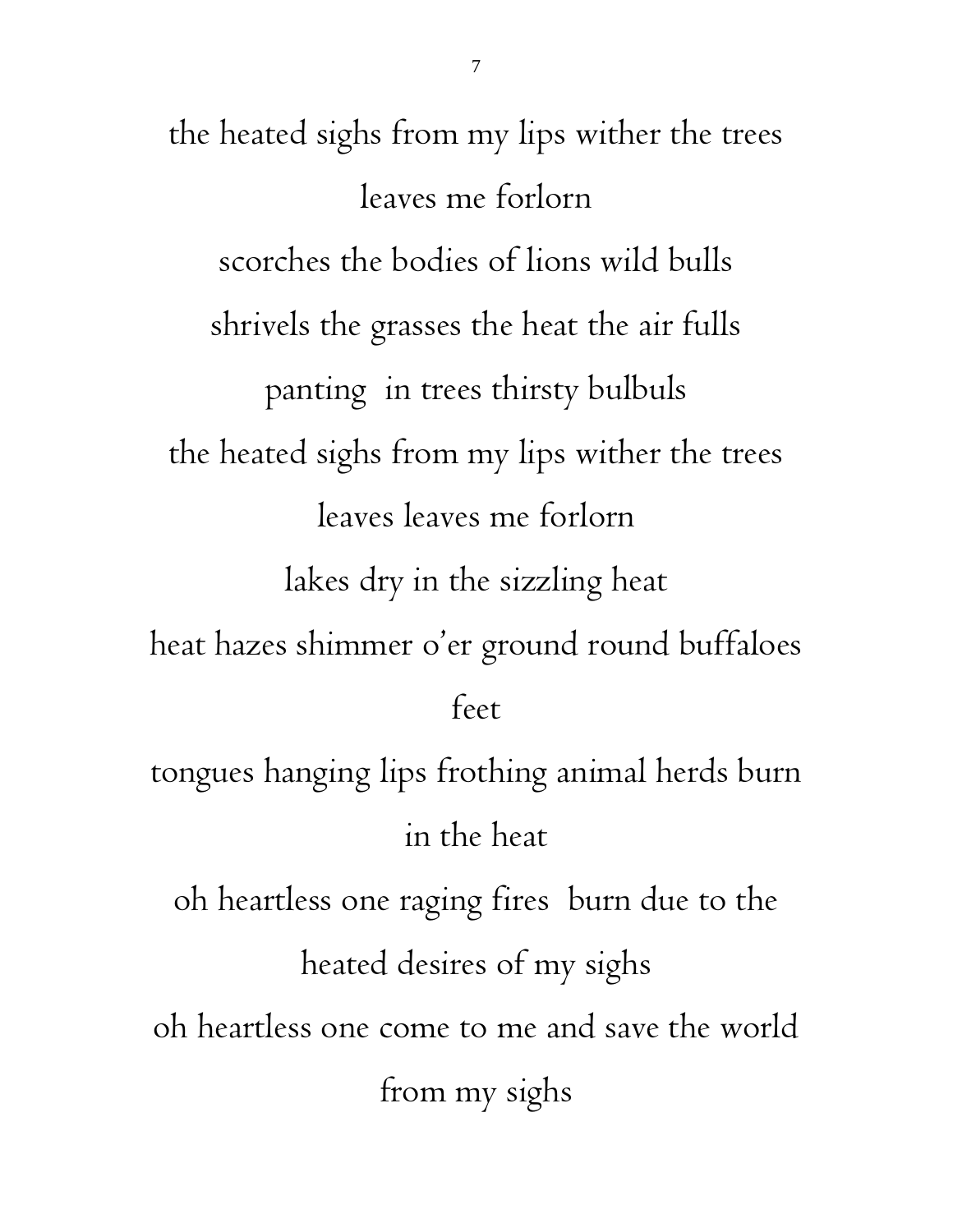come kiss my lips kiss my neck run thy lips along my breasts thru my hair thy fingers twine rap thy arms around me like the jasmine vine crush me to thy chest absorb my flesh into thine breathe breath to breath breathe thy soul with each breath into I nibble thy teeth along my lips edge that I may bite thy pink tongue with delight oh heartless one come clasp me tight that I may feel the thunder of thy veins surge thru thy flesh more tempest than monsoon storm enveloped in passions fires

8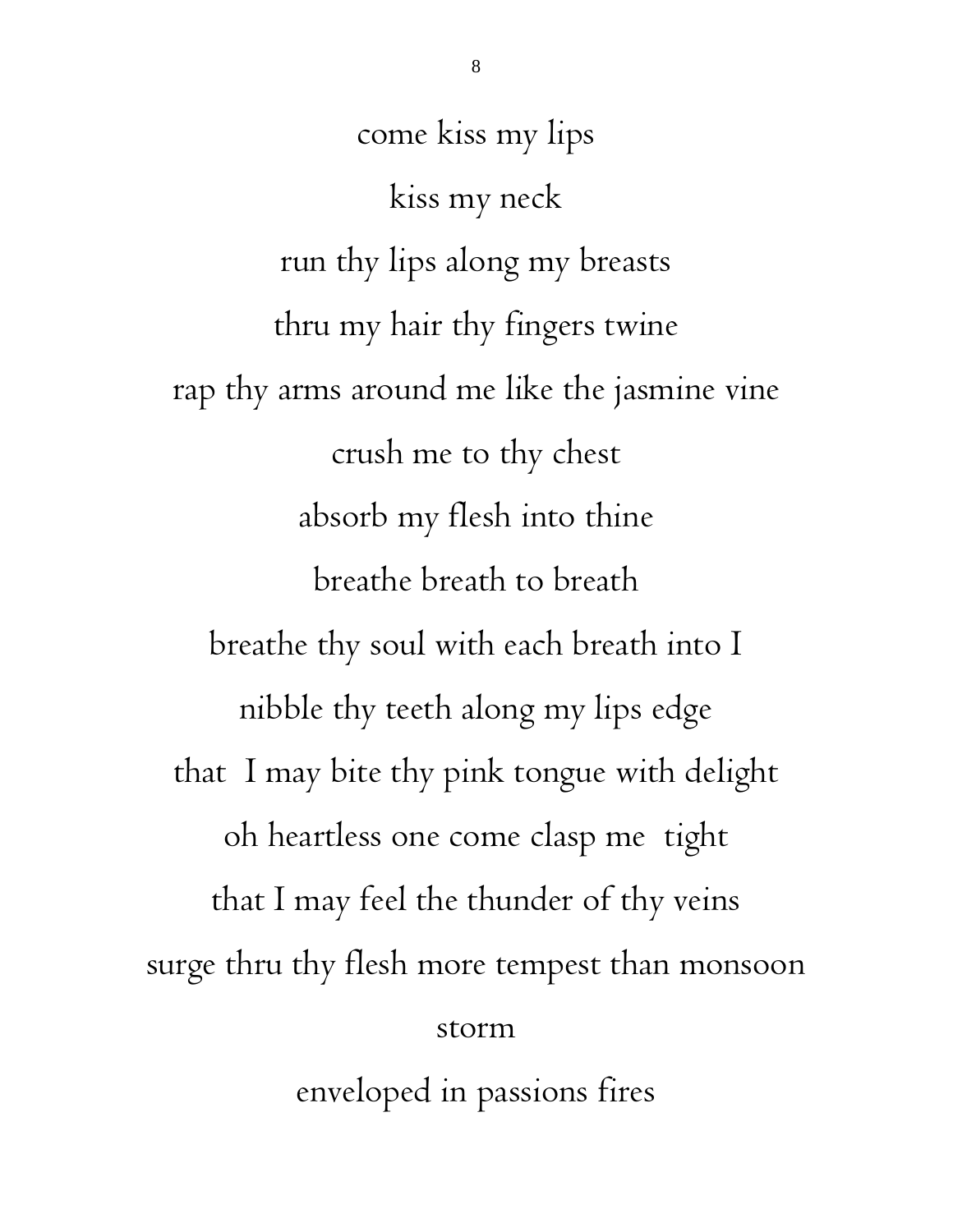our scorching desires burning us up in flames heated glows sweeping us up into ecstasies throws oh thou heartless one the heated sighs from my lips wither the trees leaves me forlorn raging fires ignited by my sighs driven on by my heated sighs burns vines bushes as smoke to the sky flies flames flickering like rose petals blazes fanned by my sighs crackles and bursts into flames grasses searing under my sighs antelopes boars thirsty foaming crash thru glens the flames fearing

9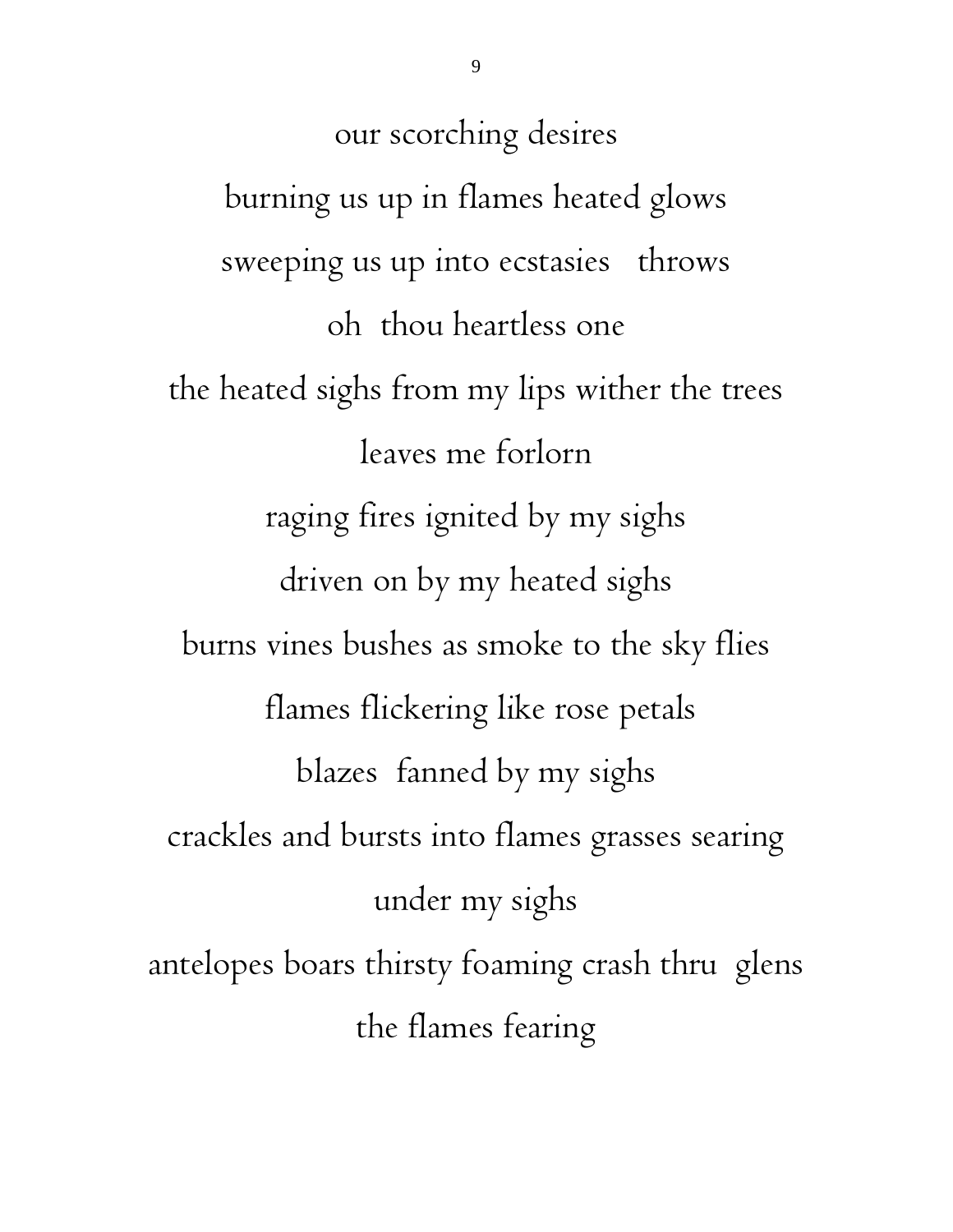frogs into pools leap as the water sizzles and evaporates in the heat flaming leaves smothering smoke into the air my sighs heaves

languid lolling I do lay longing thee I do say oh heartless one my love consumes like the raging fires consume the trees oh that thee will come and say from thy lips those sweet words to make me gay thinking of thee sends quivers thru my veins thinking of thee sends trembles thru my limbs thinking of thee ignites fires that boils my blood come oh heartless one sweep me swooning up into thy arms like a mother with child transport me insensibly to rapturous bliss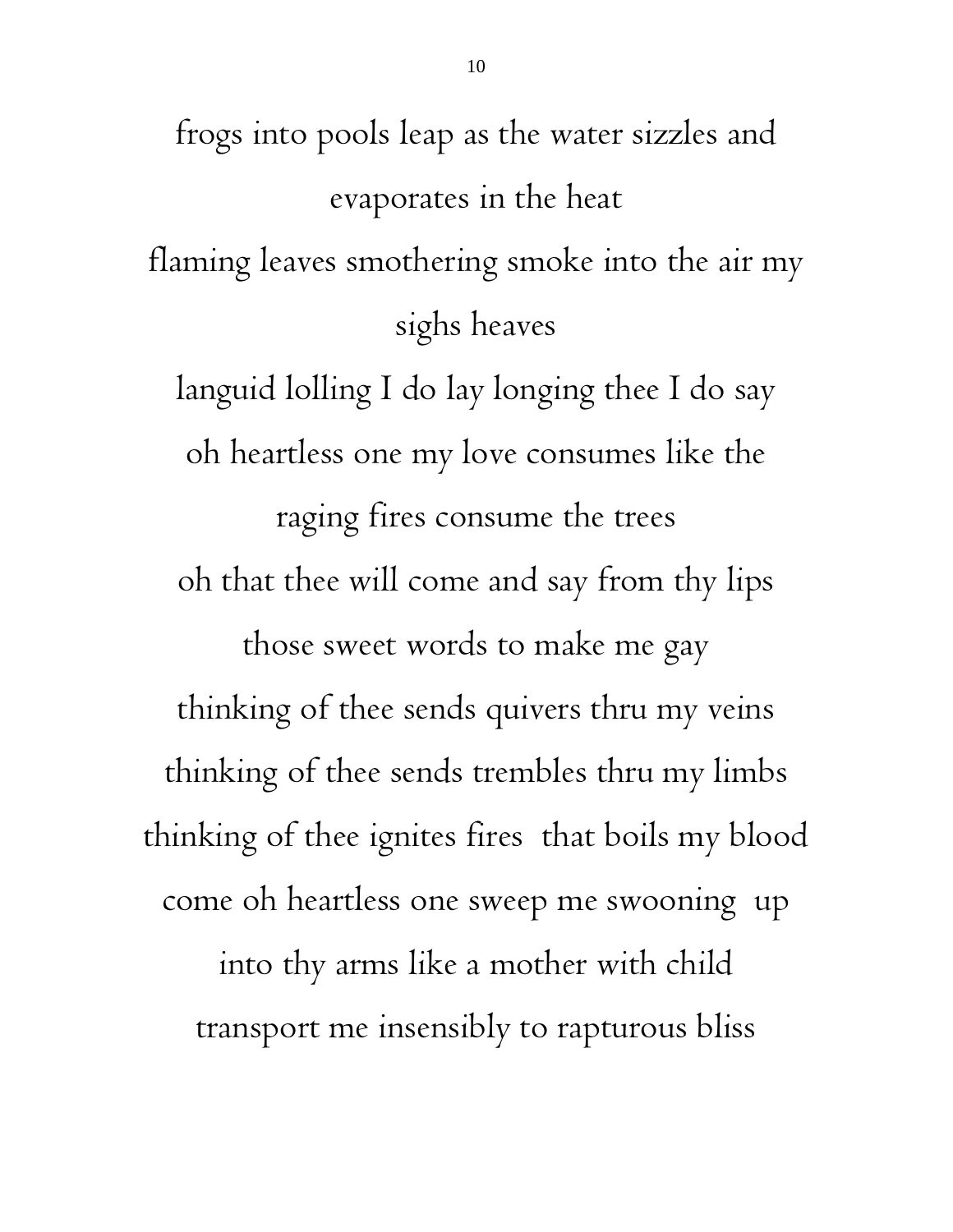look into my eyes that I can see all the beauty of the world look into my eyes that I can see thy inextinguishable love I shall breathe o'er thee my love like the wind sweeps o'er the forest fires oh thou heartless one the heated sighs from my lips wither the trees leaves leaves me forlorn snakes thirsty in the heated air flicker tongues for moisture in the air slithering hissing thy seek shelter under some rock their lair elephants in agony from the sizzling sun swinging trunk throw dust o'er their scorched flesh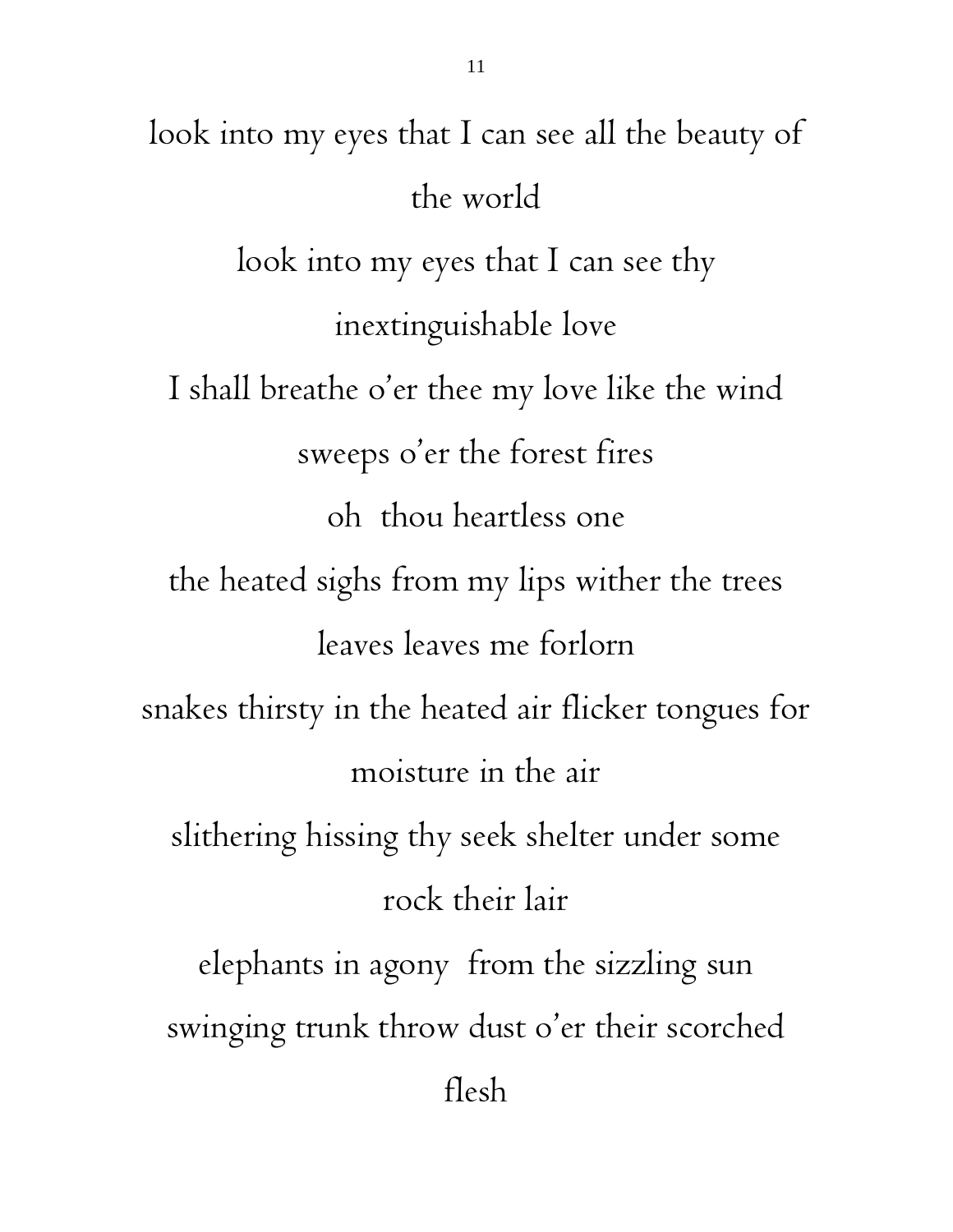lions heavy breathing panting dry throat to heated to seek shelter insects burning on the scorched earth burrow deep into the parched soil animals bellow roar screech maddened by thirst in the heat from my sighs oh heartless one come join me on this bed of flowers protected from my sighs come join me that I hear no more goodbyes oh heartless one thy image is in my eyes thy name on all my sighs my hearts secrets from my lips flies sleep eludes me with grief I swoon with the memory of thee my eyes my mind are forever with thee leaving me alone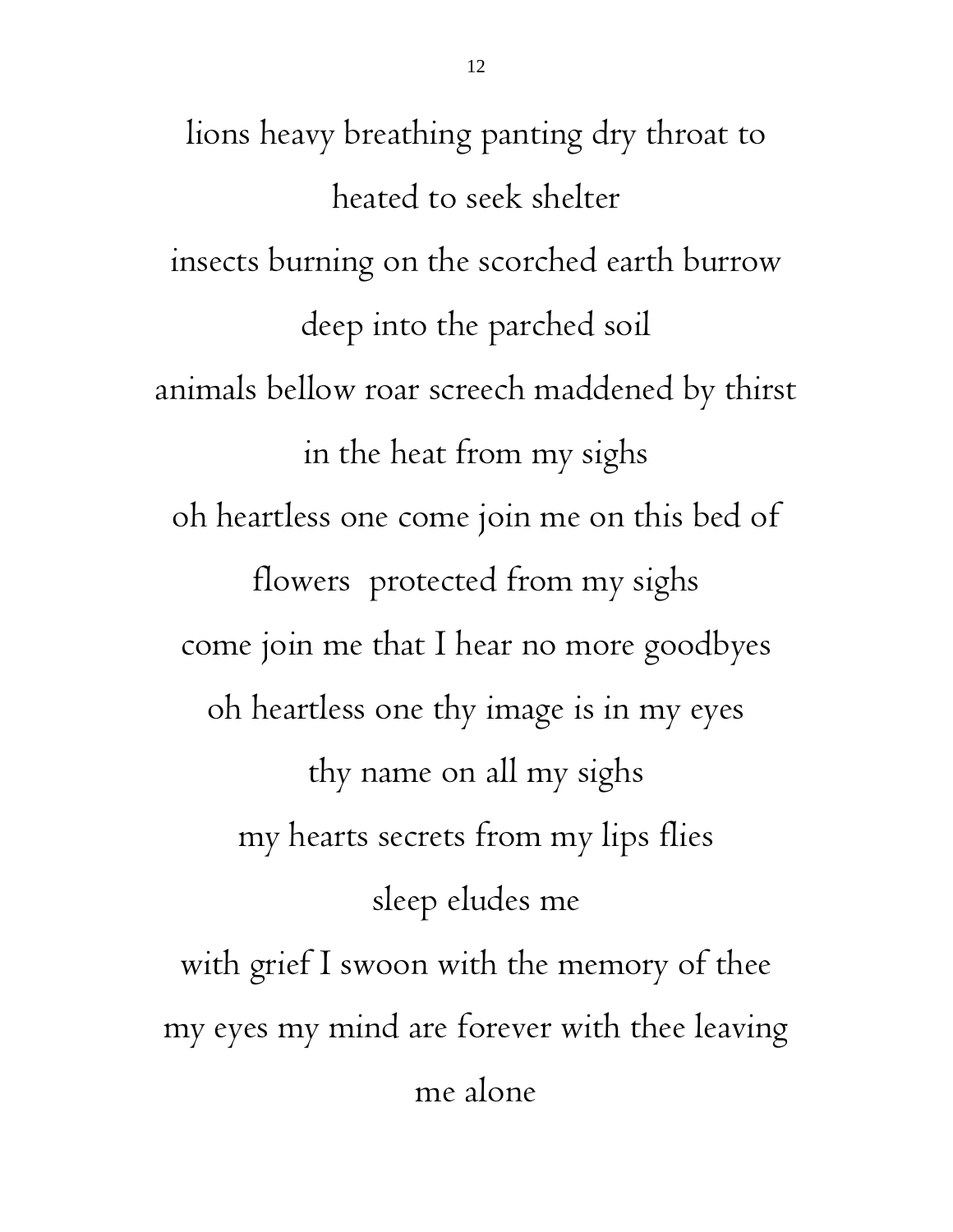once rounded my breasts droop my waist grows thinner like sand in an hour glass oh heartless one I waste away longing for thee I burn with the fever of separation from thee Oh heartless one come and to loves deliriums transport me oh thou heartless one the heated sighs from my lips wither the trees leaves me forlorn the heat haze covers the earth like a shimmering shroud relentless are my sighs driving hot winds cracks lace river beds like open wounds burning fires ravage glens and forests fires roam o'er the earth shimmering like gold in the heat haze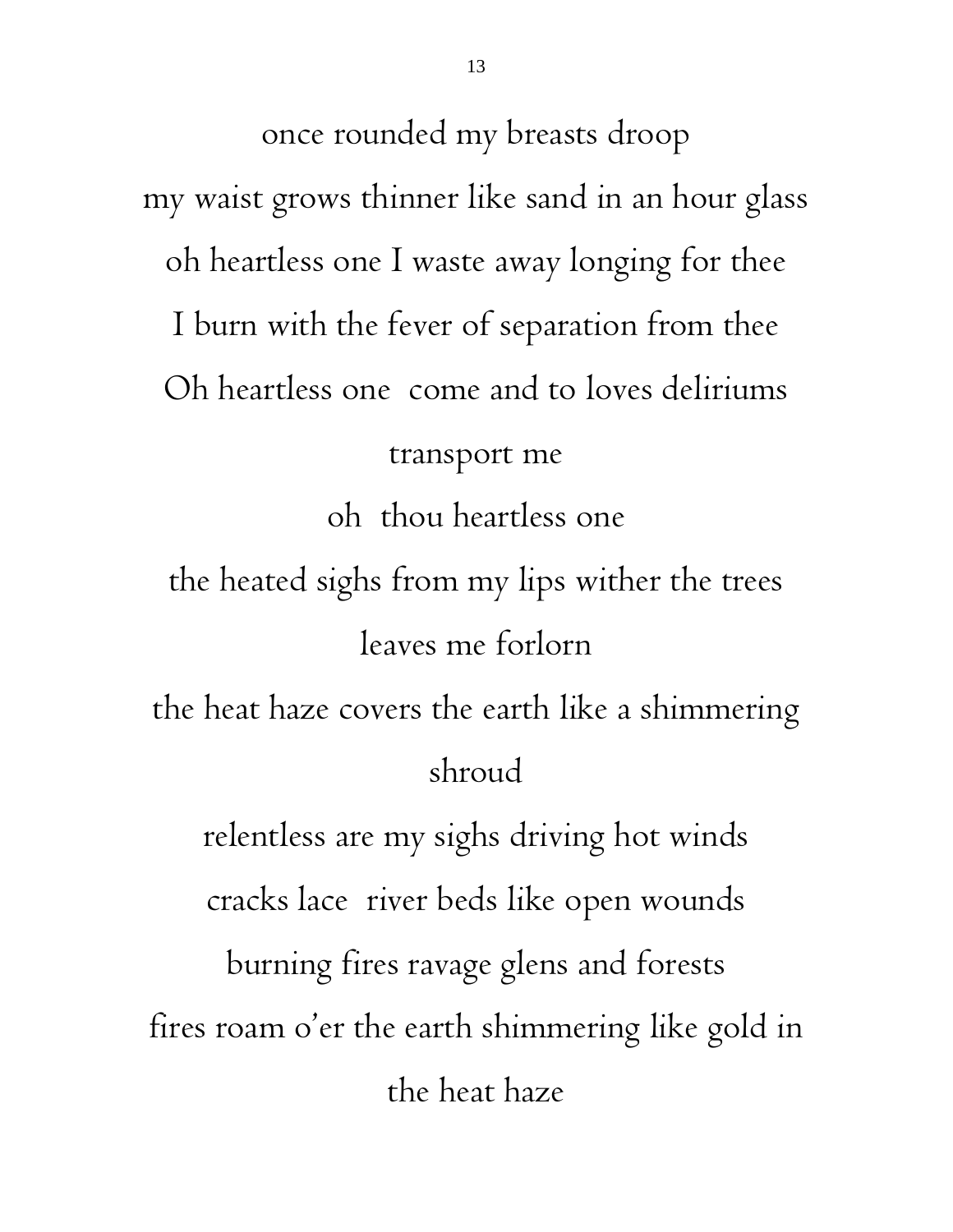cruel flames shrivel leaves vines flowers untold from branch to branch hot winds blow flames fluttering like scarlet petals the fires glare out glares the sun above a furnace below blazes with brilliant yellow glow fanned my the hot breath of my sighs oh heartless one only thy loves elixir can cure my heated sighs only thy loves elixir can cure the pangs of our goodbyes this separation oh heartless one torments me with

distressing pain

listless with anguish lusterless now my pallid skin

without thou oh heartless one the loneliness

burns like flames of fire while I burn with hot passions desires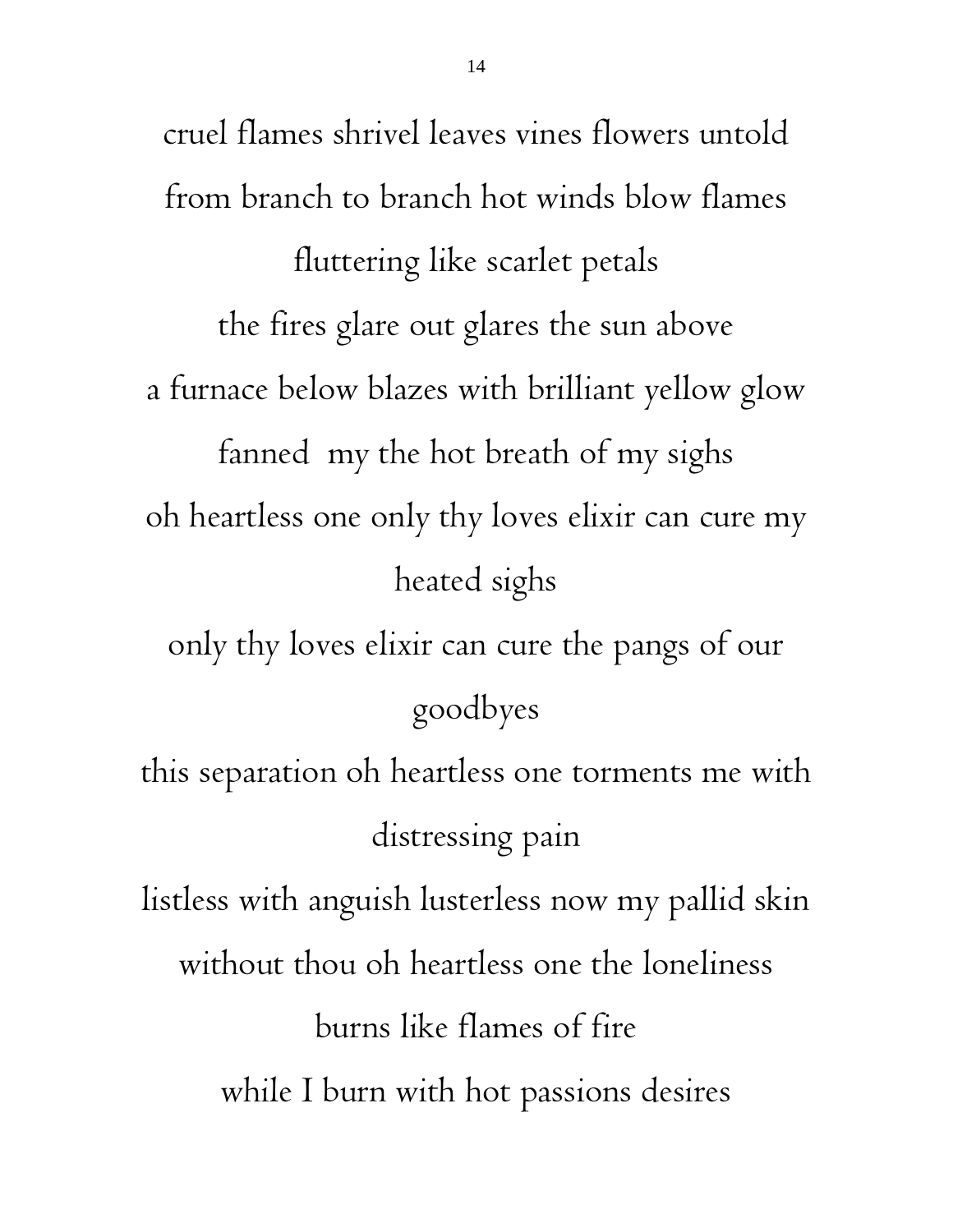my love shall last till the universe expires come so that at thy feet I shall kiss look up into thy I eyes oh what bliss give to me the curve of thy lips that I may interminably kiss while I bathe in the rapture of thy eyes oh thou heartless one the heated sighs from my lips wither the trees leaves leaves me forlorn o'er the land whirlwinds dance scorching winds throw up dust like red blood the light a haze hanging o'er all tender shoots a cinder tree roots sizzle and spit in river beds fish dead lie frying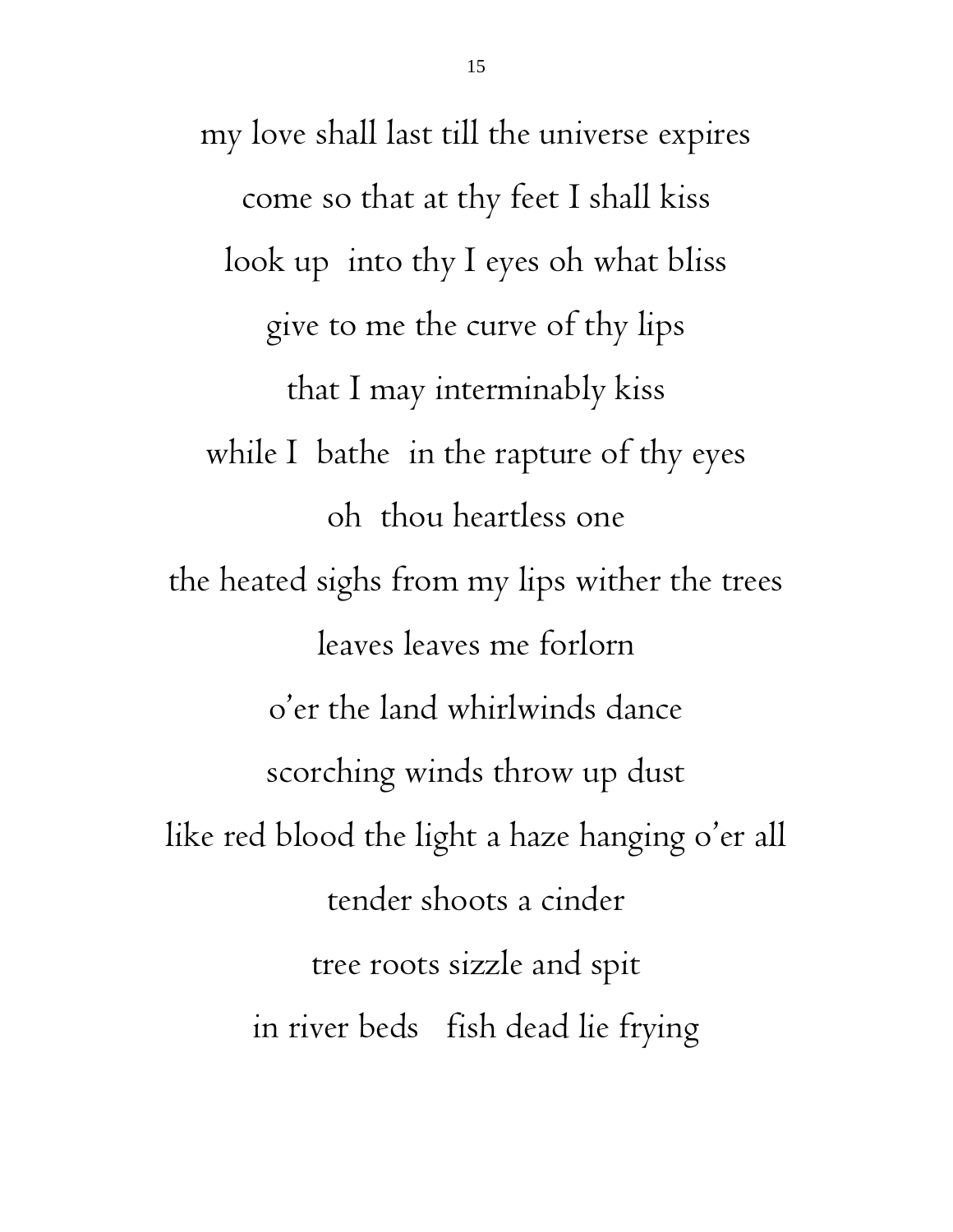maddened by heat the cobra strikes at gold glittering mirages as his crest-jewel glimmers as sunlight flickers off bouncing off dust flecks skimming o'er the ground like beams of flaming light surrounding he

raging winds searing heat flowing from the sighs of me

oh my love sings to me he has come hearing the sighs from me

oh slender girl loves fires burn in thee true but more relentless in me he utterly consumes oh love while the day covers over the moon nothing covers the brightness of you oh my beloved gazes at me with lustrous eyes shooting loves darts with eyebrow bows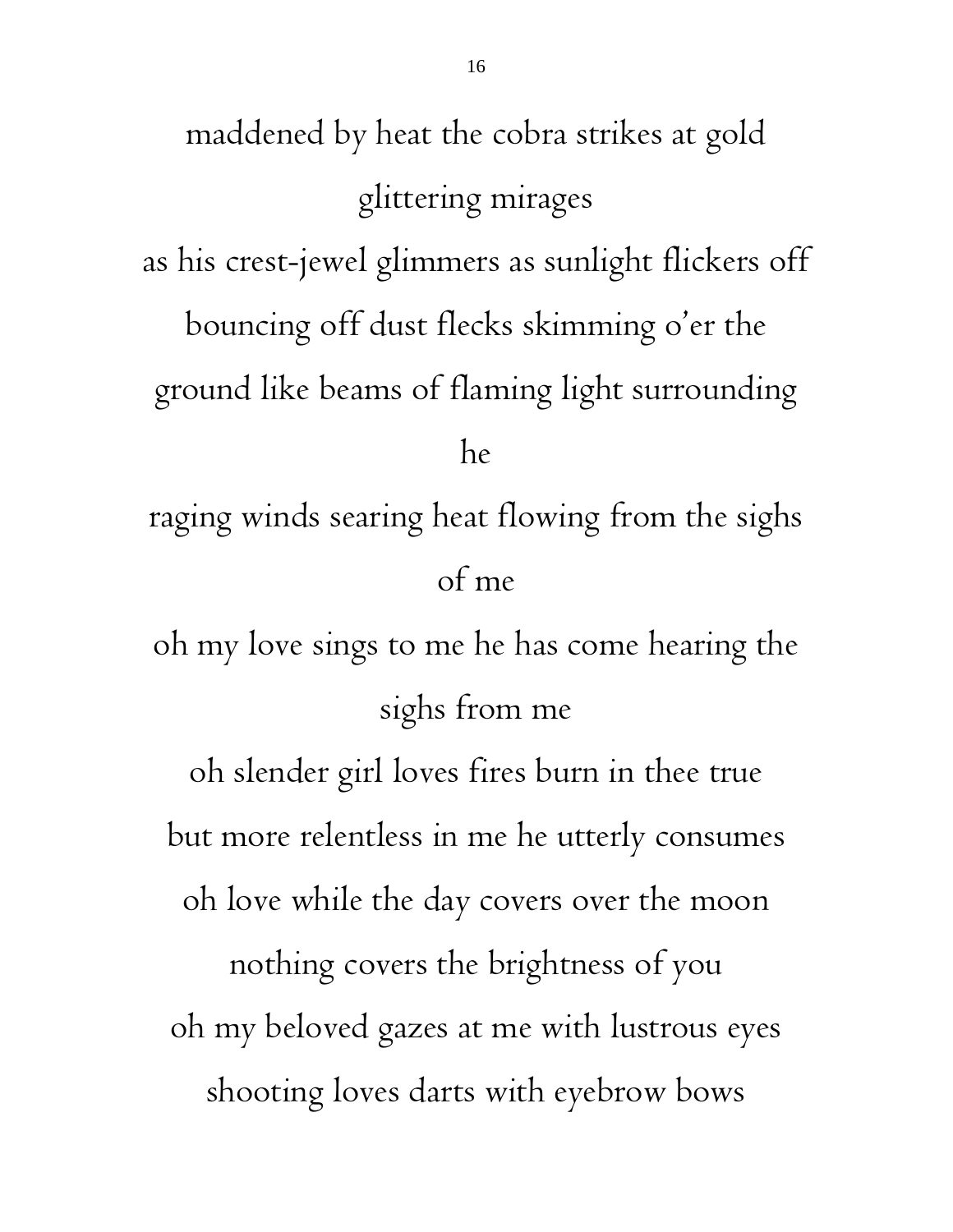they pierce my heart no more apart enraptured I clap and dance laugh with joy swirl and prance my love has come his loving smile his loving glances his lotus-petal eyes hugging closely at his feet I clasp tears up well and drop from my eyes fall to the ground ending my sighs moisting the earth rivers do run dispelling the heat reborn shoots from withered leaves all is green under the sun